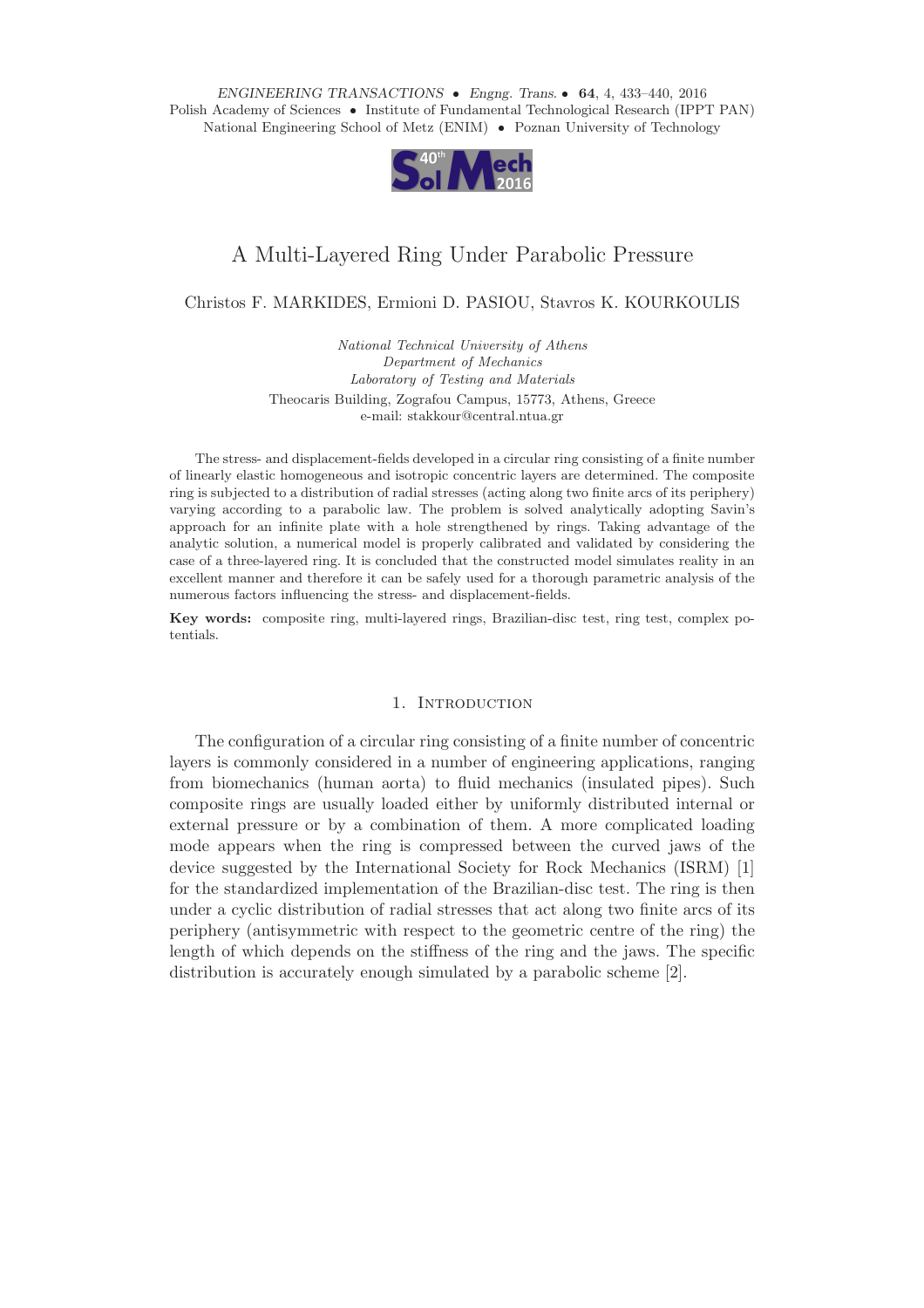In this study, the analytic full-field solutions are introduced for the stresses and displacements developed in a multi-layered ring under a parabolically varying pressure. The analytic solution is achieved by adopting the procedure proposed by Savin [3] for an infinite plate with a hole strengthened by rings. The specific procedure is based on the complex potentials technique introduced by Muskhelishvili [4]. Its main advantage is that it is extendable to rings made up of any number of concentric layers.

As a next step, the problem is reconsidered numerically using the finite element (FE) method. The FE model is validated taking advantage of the analytic results for a ring made up of three concentric layers. The validated model is used for an in-depth parametric analysis of the role of the numerous factors influencing the solution [5].

### 2. Analytic solution

Consider a multi-layered ring consisting of  $n$  concentric constituent rings made of different linearly elastic, homogeneous and isotropic materials, firmly bonded together along their common interfaces. The ring is subjected to in-plane parabolic pressure along two antisymmetric finite arcs of its outer periphery while its inner periphery is free from stresses. The length of the loaded arcs is either determined approximately (from the contact problem of a solid disc smoothly compressed against the ISRM jaws [1]) or it is arbitrarily prescribed. Bonding of adjacent rings is ensured by considering equal displacements and normal and shear stresses of facing material points along their interfaces. This is a first fundamental problem of plane linear elasticity. Assuming the ring's length w comparable to its radius, plane strain conditions are considered. Stresses and displacements are to be determined at any point of the ring. Its cross-section lies in the  $z = re^{i\theta}$  plane and its centre is the origin of the Cartesian reference system  $xOy$  (Fig. 1).

The innermost layer is denoted by 1, while the outermost one by n.  $L_1$ and  $L_{n+1}$  denote the inner and outer boundaries of the ring as a whole. The j-ring  $(1 \leq j \leq n)$  is bounded by the  $L_j$  and  $L_{j+1}$  boundaries, for  $r = R_j$ and  $r = R_{i+1}$ . Rings can have different thicknesses.  $L_1$  is stress-free.  $L_{n+1}$  is loaded by a parabolic pressure (acting along the two arcs, each one of a length of  $2\omega_o R_{n+1}$ :

(2.1) 
$$
\sigma_r^{(n+1)} = -P(\theta) = -P_c \left[ 1 - \frac{(\sin \phi_o - \theta)^2}{(\sin \omega_o)^2} \right],
$$

 $P_c \equiv P(\theta)_{\text{max}}.$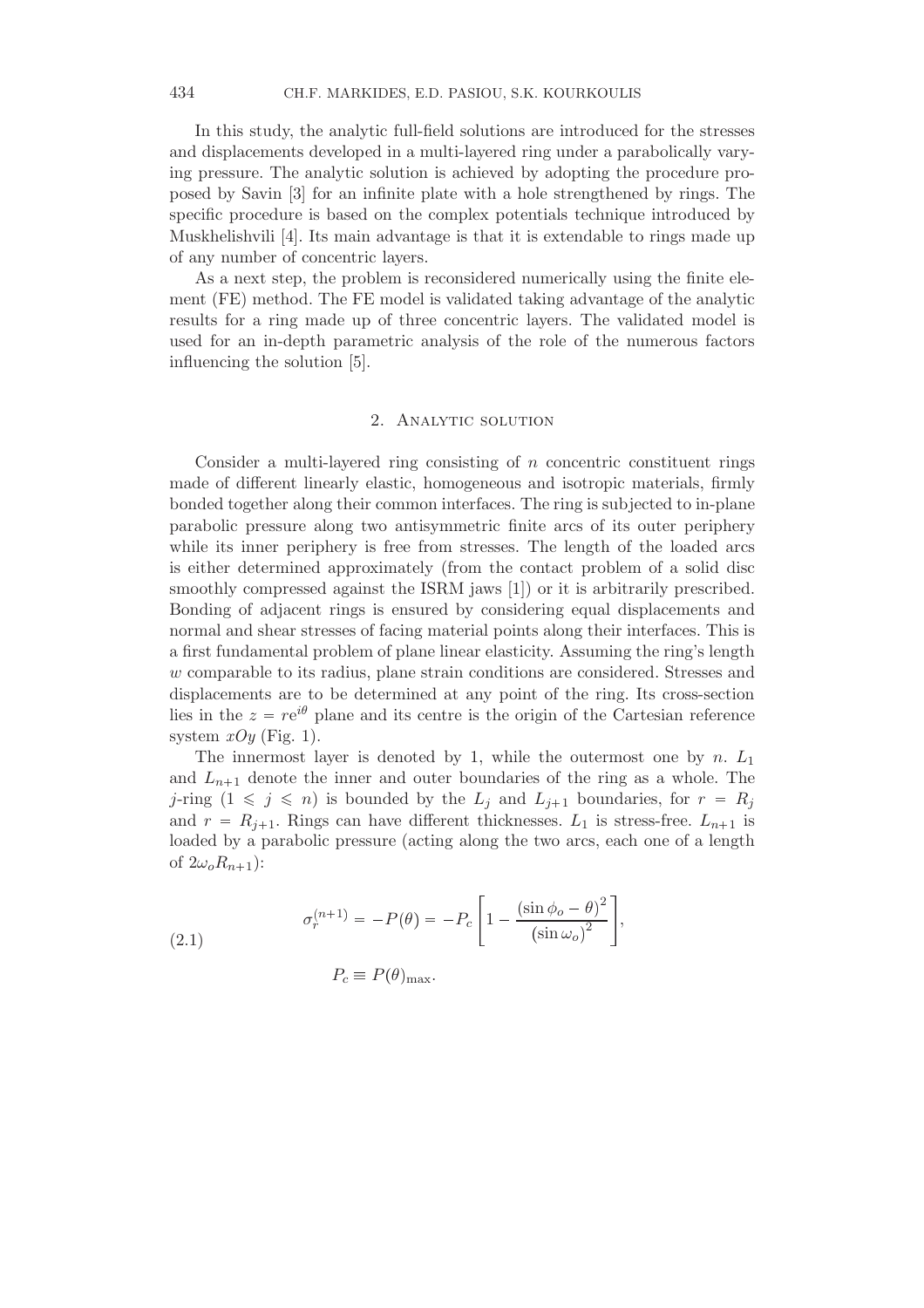

Fig. 1. Configuration of the problem and definition of symbols.

In the case when  $\omega_o$  is obtained from the respective contact problem [2], the following will hold:

(2.2) 
$$
\omega_o = \arcsin\sqrt{\frac{6K_nP_{\text{frame}}}{\pi R_{n+1}w}},
$$

$$
P_c = \sqrt{\frac{3\pi P_{\text{frame}}}{32K_nR_{n+1}w}},
$$

$$
K_n = \frac{\kappa_n + 1}{4\mu_n} + \frac{\kappa_J + 1}{4\mu_J}.
$$

 $P_{\text{frame}}$  is the resultant force, and  $\kappa_n$ ,  $\kappa_j$ ,  $\mu_n$ ,  $\mu_j$  are Muskhelishvili's constants and shear moduli of the outer ring  $(j = n)$  and the jaw, respectively. For arbitrarily prescribed  $\omega_o$ :

(2.3) 
$$
P_c = \frac{2P_{\text{frame}}(\sin \omega_o)^2}{R_{n+1}(\sin 2\omega_o - 2\omega_o \cos 2\omega_o) w}.
$$

Each ring  $j$  is in elastic equilibrium. The Muskhelishvili's complex potentials read as:

(2.4) 
$$
\varphi^{(j)}(z) = \sum_{-\infty}^{+\infty} a_k^{(j)} z^k, \qquad \psi^{(j)}(z) = \sum_{-\infty}^{+\infty} b_k^{(j)} z^k, \quad j = 1, 2, ..., n.
$$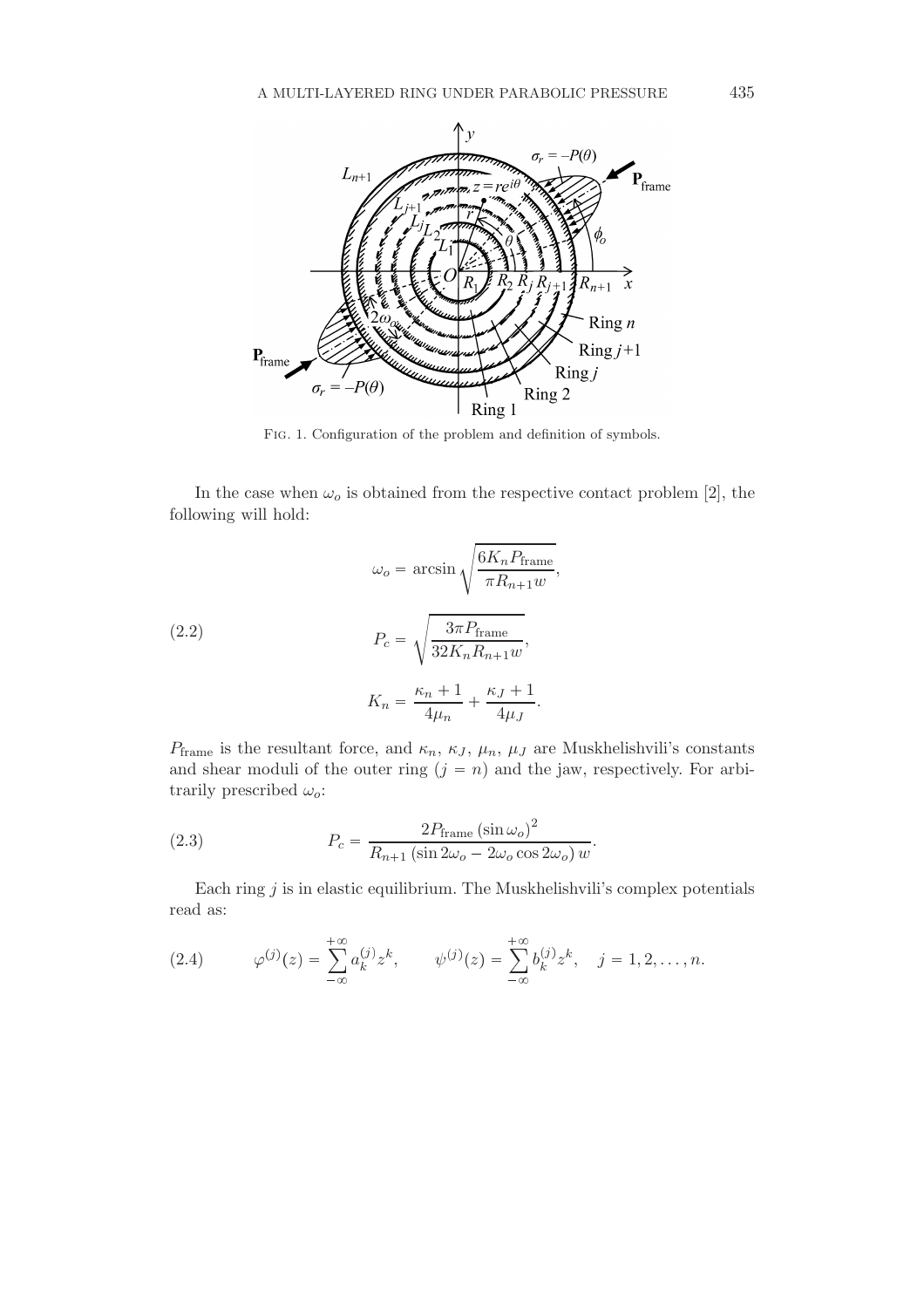The stress- and displacement-components are written in terms of these functions as follows [4]:

$$
(2.5) \qquad \sigma_r^{(j)} - i\tau_\theta^{(j)} = \varphi^{(j)'}(z) + \overline{\varphi^{(j)'}(z)} - e^{i2\theta} \left[ \overline{z} \varphi^{(j)''}(z) + \psi^{(j)'}(z) \right],
$$

$$
(2.6) \qquad \sigma_{\theta}^{(j)} + \sigma_{r}^{(j)} = 4\Re\left[\varphi^{(j)'}(z)\right],
$$

(2.7) 
$$
u_r^{(j)} - i u_\theta^{(j)} = \frac{e^{i\theta}}{2\mu_j} \left[ \kappa_j \overline{\varphi^{(j)}(z)} - \overline{z} \varphi^{(j)'}(z) - \psi^{(j)}(z) \right].
$$

Prime denotes first derivative and over-bar complex conjugate value, while  $\kappa_i$ and  $\mu_i$  are Muskhelishvili's constant and shear modulus of the ring j, respectively. Combining Eqs. (2.4)–(2.7) with  $z = re^{i\theta}$   $(R_j \leq r \leq R_{j+1})$ , stresses and displacements on the arbitrary *j*-ring are obtained as:

$$
(2.8) \quad \sigma_r^{(j)} - i\tau_{r\theta}^{(j)} = \sum_{k=0}^{\infty} \left[ k(2-k)a_k^{(j)}r^{k-1}e^{i(k-1)\theta} \right.
$$

$$
- k(2+k)a_{-k}^{(j)}r^{-(k+1)}e^{-i(k+1)\theta} + k\left(\overline{a}_k^{(j)}r^{k-1} + b_{-k}^{(j)}r^{-(k+1)}\right)e^{-i(k-1)\theta}
$$

$$
- k\left(\overline{a}_{-k}^{(j)}r^{-(k+1)} + b_k^{(j)}r^{k-1}\right)e^{i(k+1)\theta},
$$

$$
(2.9) \quad u_r^{(j)} - i u_\theta^{(j)} = \frac{1}{2\mu_j} \sum_{k=0}^{\infty} \left[ -k \, a_k^{(j)} r^k e^{i(k-1)\theta} + k \, a_{-k}^{(j)} r^{-k} e^{-i(k+1)\theta} + \left( \kappa_j \, \overline{a}_k^{(j)} r^k - b_{-k}^{(j)} r^{-k} \right) e^{-i(k-1)\theta} + \left( \kappa_j \, \overline{a}_{-k}^{(j)} r^{-k} - b_k^{(j)} r^k \right) e^{i(k+1)\theta} \right].
$$

Constants  $a_k^{(j)}$  $\binom{j}{k}$  and  $b_k^{(j)}$  $\kappa^{(j)}$  are determined by fulfilling the boundary conditions for the composite ring and the conditions along the interfaces between the constituent *j*-rings: zero stresses on  $L_1$  imply that Eq. (2.8) should be set equal to zero for  $j = 1$  and  $r = R_1$ . In addition, parabolic pressure on  $L_{n+1}$  implies that Eq. (2.8), for  $j = n$  and  $r = R_{n+1}$ , should be set equal to the Fourier series expansion of the parabolic pressure of Eq. (2.1). Finally, on each one of the  $n-1$  interfaces  $L_{j+1}$ , Newton's third law and bonding of adjacent rings along  $L_{j+1}$  imply that  $\sigma_r^{(j)} - i\tau_{r\theta}^{(j)} = \sigma_r^{(j+1)} - i\tau_{r\theta}^{(j+1)}, u_r^{(j)} - i u_{\theta}^{(j)} = u_r^{(j+1)} - i u_{\theta}^{(j+1)}$ θ for r Rj<sup>1</sup> with j 1, . . ., n 1. Comparing coefficients of ei<sup>θ</sup> terms of the same order yields the following four systems of equations providing the sought coefficients  $a_k^{(j)}$  $\binom{j}{k}$  and  $b_k^{(j)}$  $\frac{U}{k}$ :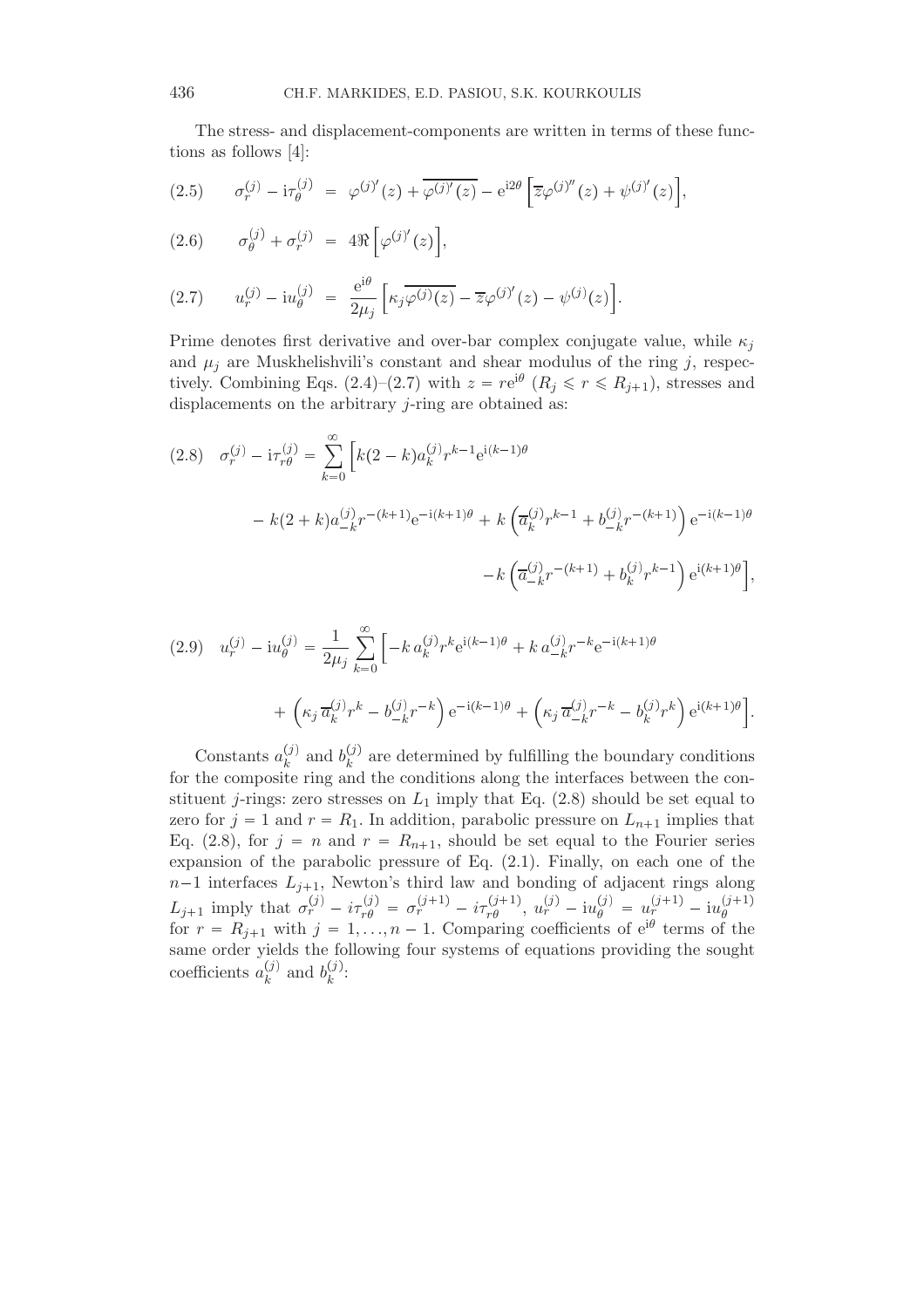$$
2\alpha_1^{(1)} + R_1^{-2}\overline{b}_{-1}^{(1)} = 0, \qquad 2\alpha_1^{(n)} + R_{n+1}^{-2}\overline{b}_{-1}^{(n)} = -\frac{P_c}{\pi} \left( 2\omega_o - \frac{2\omega_o - \sin 2\omega_o}{2\sin^2 \omega_o} \right),
$$
  
\n
$$
2\alpha_1^{(j)} + R_{j+1}^{-2}\overline{b}_{-1}^{(j)} - 2\alpha_1^{(j+1)} - R_{j+1}^{-2}\overline{b}_{-1}^{(j+1)} = 0,
$$
  
\n
$$
\frac{\mu_{j+1}}{\mu_j} \left[ (\kappa_j - 1)R_{j+1}\alpha_1^{(j)} - R_{j+1}^{-1}\overline{b}_{-1}^{(j)} \right] + (\kappa_{j+1} - 1)R_{j+1}\alpha_1^{(j+1)} + R_{j+1}^{-1}\overline{b}_{-1}^{(j+1)} = 0
$$

$$
R_{1}a_{2}^{(1)} + R_{1}^{-3}\overline{b}_{-2}^{(1)} = 0, \t R_{n+1}a_{2}^{(n)} + R_{n+1}^{-3}\overline{b}_{-2}^{(n)} = 0,
$$
  
\n
$$
2\frac{\mu_{2}}{\mu_{1}}R_{2}^{2}a_{2}^{(1)} - b_{0}^{(2)} - 2R_{2}^{2}a_{2}^{(2)} = 0,
$$
  
\n
$$
\frac{\mu_{j+1}}{\mu_{j}}\left(b_{0}^{(j)} + 2R_{j+1}^{2}a_{2}^{(j)}\right) - b_{0}^{(j+1)} - 2R_{j+1}^{2}a_{2}^{(j+1)} = 0, \t j = 2, 3, ..., n - 1,
$$
  
\n(2.11)  
\n
$$
R_{j+1}a_{2}^{(j)} + R_{j+1}^{-3}\overline{b}_{-2}^{(j)} - R_{j+1}a_{2}^{(j+1)} - R_{j+1}^{-3}\overline{b}_{-2}^{(j+1)} = 0,
$$
  
\n
$$
\frac{\mu_{j+1}}{\mu_{j}}\left(\kappa_{j}R_{j+1}^{2}a_{2}^{(j)} - R_{j+1}^{-2}\overline{b}_{-2}^{(j)}\right), \t j = 1, 2, ..., n - 1,
$$
  
\n
$$
-\kappa_{j+1}R_{j+1}^{2}a_{2}^{(j+1)} + R_{j+1}^{-2}\overline{b}_{-2}^{(j+1)} = 0
$$

$$
3R_1^2 a_3^{(1)} + R_1^{-2} \overline{a}_{-1}^{(1)} + b_1^{(1)} = 0, \t R_1^2 a_3^{(1)} - R_1^{-2} \overline{a}_{-1}^{(1)} + R_1^{-4} \overline{b}_{-3}^{(1)} = 0,
$$
  
\n
$$
3R_{n+1}^2 a_3^{(n)} + R_{n+1}^{-2} \overline{a}_{-1}^{(n)} + b_1^{(n)}
$$
  
\n
$$
= \frac{P_c}{\pi} \left[ \sin 2\omega_o - \frac{1}{2 \sin^2 \omega_o} \left( \sin 2\omega_o - \omega_o - \frac{\sin 2\omega_o \cos 2\omega_o}{2} \right) \right] e^{-i2\phi_o},
$$
  
\n
$$
R_{n+1}^2 a_3^{(n)} - R_{n+1}^{-2} \overline{a}_{-1}^{(n)} + R_{n+1}^{-4} \overline{b}_{-3}^{(n)}
$$
  
\n
$$
= -\frac{P_c}{3\pi} \left[ \sin 2\omega_o - \frac{1}{2 \sin^2 \omega_o} \left( \sin 2\omega_o - \omega_o - \frac{\sin 2\omega_o \cos 2\omega_o}{2} \right) \right] e^{-i2\phi_o},
$$
  
\n(2.12) 
$$
R_{j+1}^2 a_3^{(j)} - R_{j+1}^{-2} \overline{a}_{-1}^{(j)} + R_{j+1}^{-4} \overline{b}_{-3}^{(j)} - R_{j+1}^2 a_3^{(j+1)} + R_{j+1}^{-2} \overline{a}_{-1}^{(j+1)} - R_{j+1}^{-4} \overline{b}_{-3}^{(j+1)} = 0,
$$
  
\n
$$
3R_{j+1}^2 a_3^{(j)} + R_{j+1}^{-2} \overline{a}_{-1}^{(j)} + b_1^{(j)} - 3R_{j+1}^2 a_3^{(j+1)} - R_{j+1}^{-2} \overline{a}_{-1}^{(j+1)} - b_1^{(j+1)} = 0,
$$
  
\n
$$
\frac{\mu_{j+1}}{\mu_j} \left( \kappa_j R_{j+1}^3 a_3^{(j)} + R_{j+1}^{-1} \overline{a}_{-1}^{(j
$$

(the last four equations of the (2.12) system are valid for  $j = 1, 2, ..., n - 1$ ).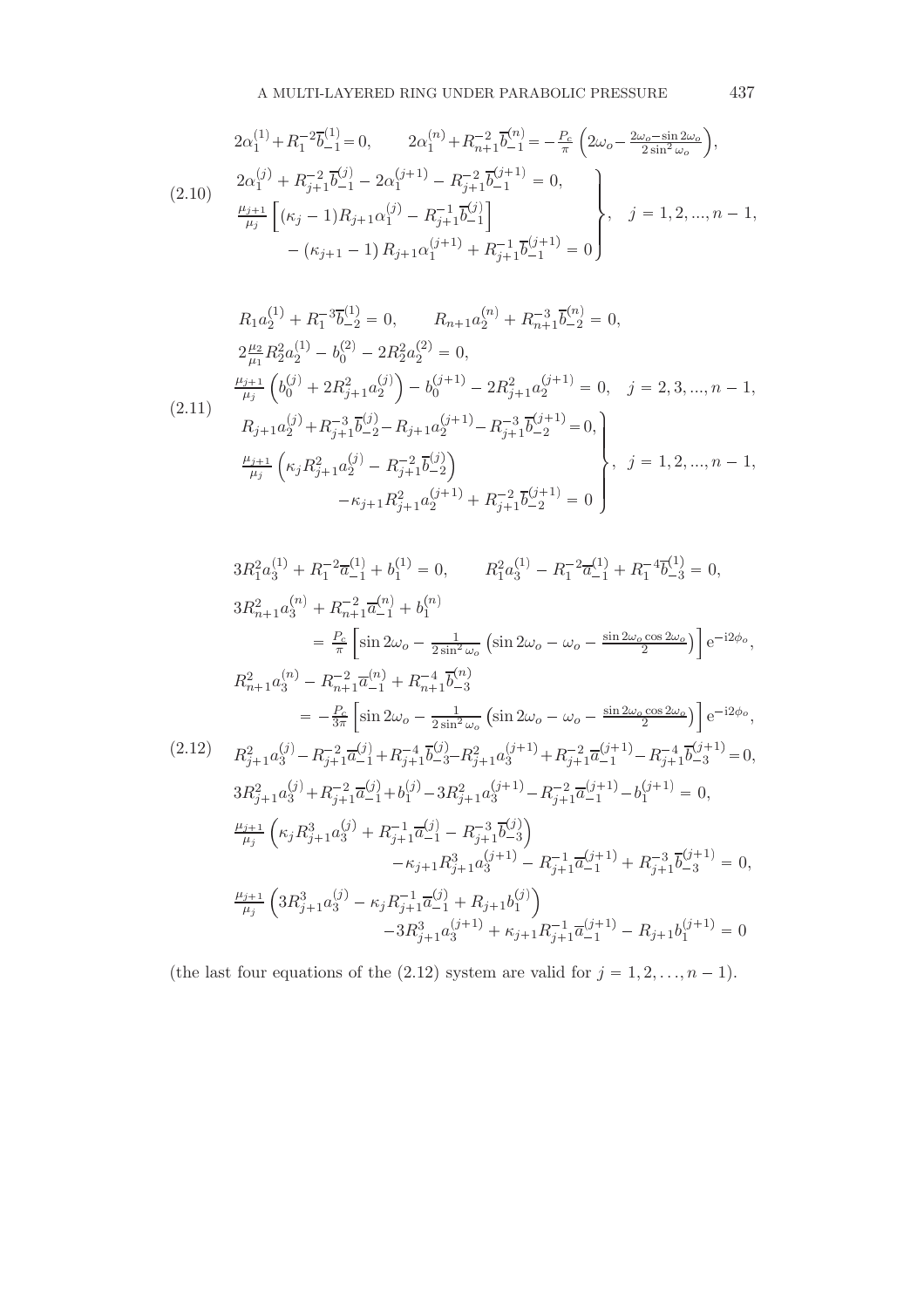$$
kR_{1}^{k-1}a_{k}^{(1)} + R_{1}^{-(k-1)}\overline{a}_{-(k-2)}^{(1)} + R_{1}^{k-3}b_{k-2}^{(1)} = 0,
$$
\n
$$
R_{1}^{k-1}a_{k}^{(1)} - (k-2)R_{1}^{-(k-1)}\overline{a}_{-(k-2)}^{(1)} + R_{1}^{-(k+1)}\overline{b}_{-k}^{(1)} = 0,
$$
\n
$$
(k-2)\left(kR_{n+1}^{k-1}a_{k}^{(n)} + R_{n+1}^{-(k-1)}\overline{a}_{-(k-2)}^{(n)} + R_{n+1}^{k-3}b_{k-2}^{(n)}\right) = \frac{P_{c}}{\pi}\left\{\frac{\sin(k-1)\omega_{c}}{k-1} - \frac{1}{2\sin^{2}\omega_{c}}\left[\frac{\sin(k-1)\omega_{c}}{k-1} + \frac{(k-1)\cos 2\omega_{c}\sin(k-1)\omega_{c}-2\sin 2\omega_{c}\cos(k-1)\omega_{c}}{4-(k-1)^{2}}\right]\right\}\left(1 - e^{-ik\pi}\right)e^{-i(k-1)\phi_{o}},
$$
\n
$$
k\left[R_{n+1}^{k-1}a_{k}^{(n)} - (k-2)R_{n+1}^{-(k-1)}\overline{a}_{-(k-2)}^{(n)} + R_{n+1}^{-(k+1)}\overline{b}_{-k}^{(n)}\right] = -\frac{P_{c}}{\pi}\left\{\frac{\sin(k-1)\omega_{c}}{k-1} - \frac{1}{2\sin^{2}\omega_{c}}\left[\frac{\sin(k-1)\omega_{c}}{k-1} + \frac{(k-1)\cos 2\omega_{c}\sin(k-1)\omega_{c}-2\sin 2\omega_{c}\cos(k-1)\omega_{c}}{4-(k-1)^{2}}\right]\right\}\left(1 - e^{-ik\pi}\right)e^{-i(k-1)\phi_{o}},
$$
\n
$$
+ \frac{(k-1)\cos 2\omega_{c}\sin(k-1)\omega_{c}-2\sin 2\omega_{c}\cos(k-1)\omega_{c}}{4-(k-1)^{2}}\right\}\left(1 - e^{-ik\pi}\right)e^{-i(k-1)\phi_{o}},
$$
\n
$$
+ \frac{(k-1)\cos 2\omega_{c}\sin(k-1)\omega_{c}-2\sin 2
$$

Again, the last four equations of the  $(2.13)$  system are valid for  $j = 1, 2, \ldots$ ,  $n-1$ . Notice that with zero shear stresses on  $L_{n+1}$ , all coefficients  $a_k^{(j)}$  $\binom{(j)}{k},\,b_k^{(j)}$  $\binom{J}{k}$  found above are real. Eventually, the complex potentials for each j-ring (recalling that  $b_0^{(1)} = 0$  and  $a_0^{(1)} = a_0^{(2)} = ... = a_0^{(n)} = 0$ , since these terms are related to rigid body motion) are written as:

$$
\varphi^{(j)}(z) = \alpha_1^{(j)} z + a_3^{(j)} z^3 + \sum_{k=5,7,9,\dots} a_k^{(j)} z^k + a_{-1}^{(j)} z^{-1} + \sum_{k=5,7,9,\dots} a_{-(k-2)}^{(j)} z^{-(k-2)},
$$
  

$$
j = 1,2,...,n,
$$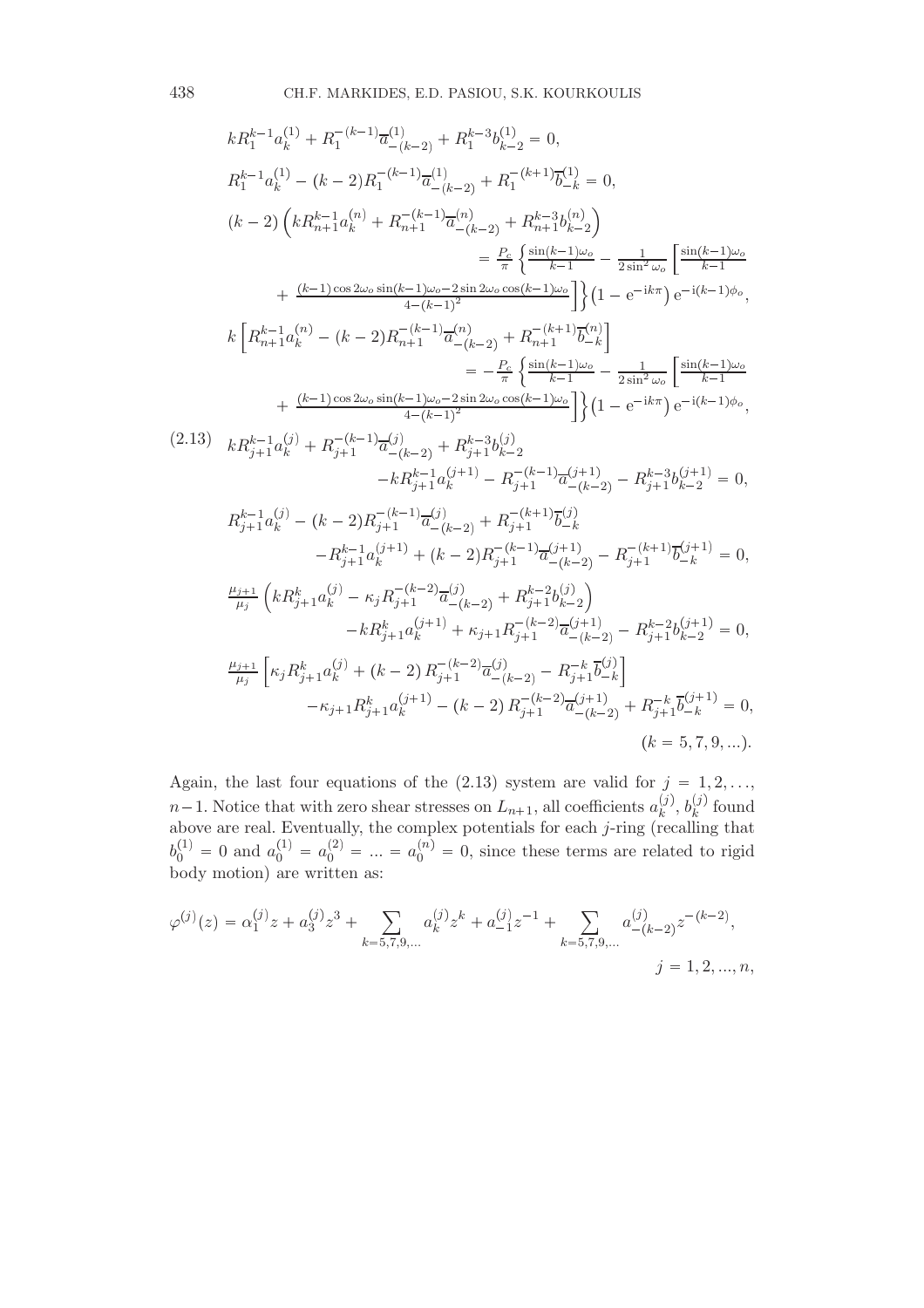$$
\psi^{(j)}(z) = b_1^{(j)}z + \sum_{k=5,7,9,\dots} b_{k-2}^{(j)} z^{k-2} + b_{-1}^{(j)} z^{-1} + b_{-3}^{(j)} z^{-3} + \sum_{k=5,7,9,\dots} b_{-k}^{(j)} z^{-k},
$$
  

$$
j = 1,2,...,n.
$$

#### 3. The numerical model and concluding remarks

The problem is now resolved numerically under plane strain conditions, using the ANSYS software. For optimum simulation of the boundary conditions, both the ring and the jaws were modelled. The model was meshed with PLANE182 element. Three layers were considered, perfectly bonded to each other. In contrast, various friction coefficients  $f$  were considered along the ring-jaw interface, which was modelled with CONTA171 and TARGE169 elements. The lower side of the lower jaw was clamped and a uniform displacement was imposed on the upper side of the upper jaw. Convergence analysis indicated that 60 000 elements provided sufficient accuracy. One quarter of the model is shown in Fig. 2. The data used are:  $R_j = 15, 31, 35, 50 \text{ mm } (j = 1, 2, 3, 4); E_j = 10, 2.1, 3.2 \text{ GPa},$  $\nu_j = 0.30, 0.38, 0.36$   $(j = 1, 2, 3)$ . For the jaws:  $R_{\text{jaw}} = 75 \text{ mm}, E_{\text{jaw}} = 210 \text{ GPa},$  $\nu_{\text{jaw}} = 0.3$ .



In Fig. 3, the transverse stress  $\sigma_{\theta}$  along y-axis is plotted for a series of f-values, together with the respective analytic results. It can be seen that the agreement is satisfactory. Some discrepancies in the vicinity of the ring-jaw contact arc  $(y \to R_4)$  for increased values of f are due to the fact that the analytic solution did not take friction into account. Thus, it is concluded that the